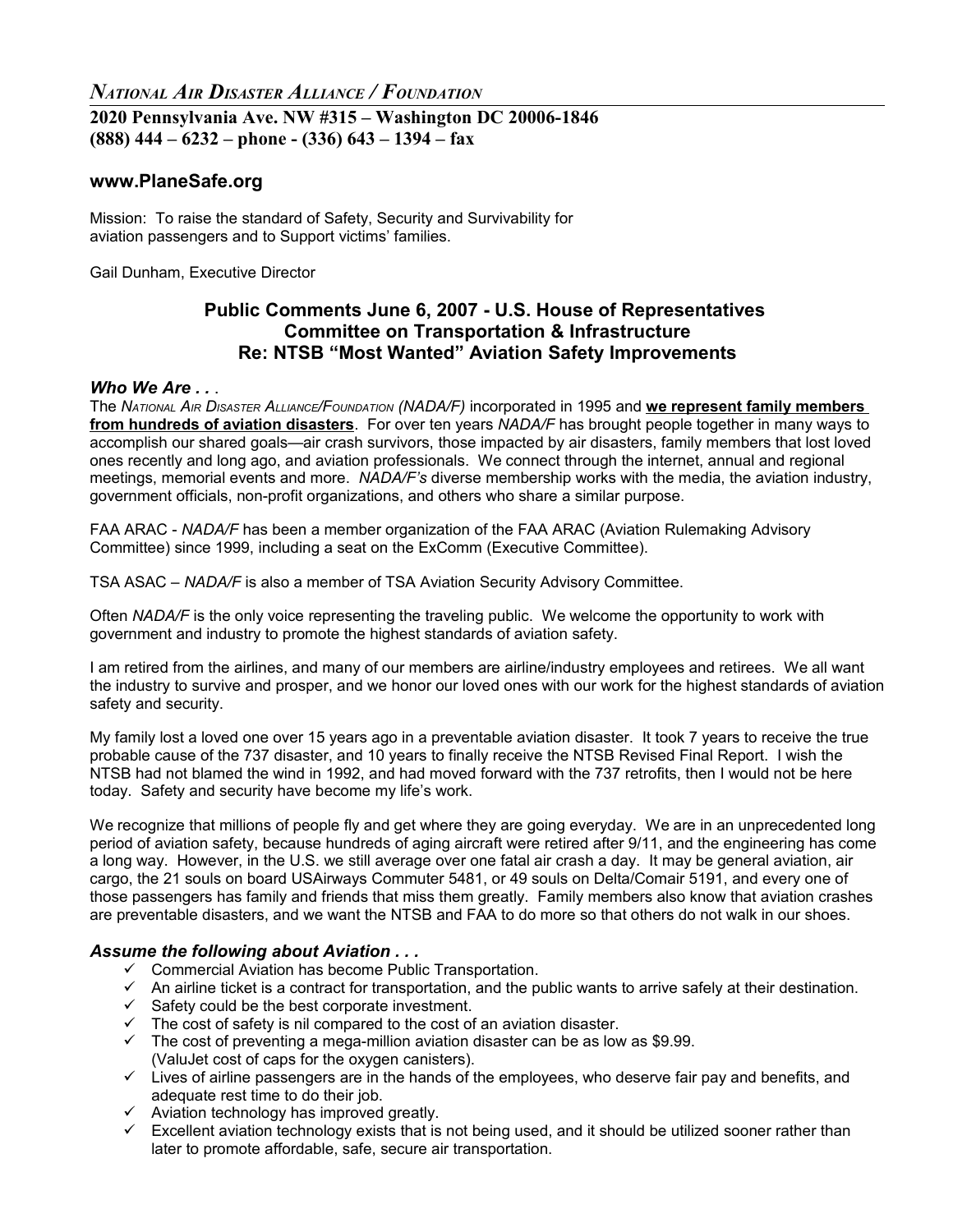## *History of the NTSB Most Wanted Safety List . . .*

*NADA/F* is true to our Founding Goals and the NTSB Most Wanted was a cornerstone of our Founding Goals since 1995. We used to receive an NTSB Most Wanted annual status report from the NTSB, including references to why the recommendations were made and actual progress on the recommendations. Today the NTSB Most Wanted for Aviation looks like a list of five or six bumper sticker slogans, and the six 2007 recommendations have been listed much too long.

Congress did not give the NTSB the power to mandate safety recommendations, probably because they knew the recommendations would be based on NTSB intensive air crash investigations, NTSB and industry working together, with strong merit for their conclusions and recommendations. The responsibility to mandate the Most Wanted rests with the FAA, and sadly the FAA has veto power over the recommendations, regardless of their merit.

Today's NTSB Most Wanted has 110 pages of power point and more colorful photos, but far less progress and less substance. From 2001 to 2006 power point charts were updated, but final Most Wanted safety recommendations are similar. It is not enough to report the data on a crash. The steps toward the NTSB Most Wanted recommendations are:

- $\checkmark$  Thorough investigations,
- $\checkmark$  Findings,
- $\checkmark$  Probable causes,
- $\checkmark$  Accurate probable cause,
- $\checkmark$  Technical studies with government and industry,
- $\checkmark$  Recommendations to fix the fatal flaws,
- $\checkmark$  Monitor the progress of those safety and security recommendations, and if the work is not done,
- **FAA mandate OR LEGISLATION to get the work done**.

In 2004 there was a major change in the Most Wanted List when the NTSB (Ellen Engleman-Connors) and FAA organized a SWAT team program, and many recommendations were just deleted.

In August **2005 the recommendation for mandatory child restraint seats for children under age two was deleted by the FAA and NTSB**. This was an outrageous deliberate mistake. The FAA at the Technical Center in NJ had completed the tests and had recommended a TSO in 2000. The excellent engineers worked through survivability and different types of child restraint seats to accommodate different aircraft and children's weight and size. Sadly, after 2001, the TSO recommendation languished on a bureaucrat desk and did not move forward.

There are excellent studies, investigations, reports and more, but now it seems the NTSB Most Wanted produces Press Releases with "feel good" resolutions, but fewer accomplishments.

The NTSB Most Wanted List began over 15 years ago, and the format has evolved the following ways:

- Summary of safety recommendations for all forms of transportation, to now listed individually by Aviation, Rail, Pipeline, Highway, Marine and Intermodal
- Specific recommendations such as "Aviation-Require Restraint Systems for Children under age 2" to very general recommendation such as "Improve Child Occupant Protection in vehicles and airplanes," and
- Most Important from an annual detailed technical summary to decades old "sound bites."

*NADA/F* has watched the NTSB Most Wanted since 1997, and it appears that it has procedurally evolved from a technical engineering approach to fix the fatal flaws to power point one-liners. Science was and still is the answer.

**The FAA MAC...** One important change in the last ten years was the creation of the FAA MAC (Management Advisory Council), which is private meetings of aviation management with the FAA Administrator, and little to no public records of those meetings. The MAC appears less advisory and results imply it is a council with power over FAA personnel and dictates yes or no to much needed safety recommendations. This may be a Conflict of Interest because the traveling public is not represented on the FAA MAC. **If the FAA MAC is going to continue to be the powerful decision-maker than at least have their meetings open to the media and the public**.

### *Importance of the NTSB Most Wanted Safety List . . .*

### *Required child restraint systems for children under age 2 . . ..*

Attached GAO summary shows the need for required child restraint seats in flight for children under the age of 2 since 1972 (35 years ago). Child seats have been mandatory in cars for over 25 years. The FAA erred badly when they deleted required child safety seats from the NTSB Most Wanted in 2005. The FAA produced a brochure that the public knows nothing about, that states children under the age of two should be in a restraint. Individuals may purchase their own child safety seat for flying, but adults do not bring their own seats or seatbelts.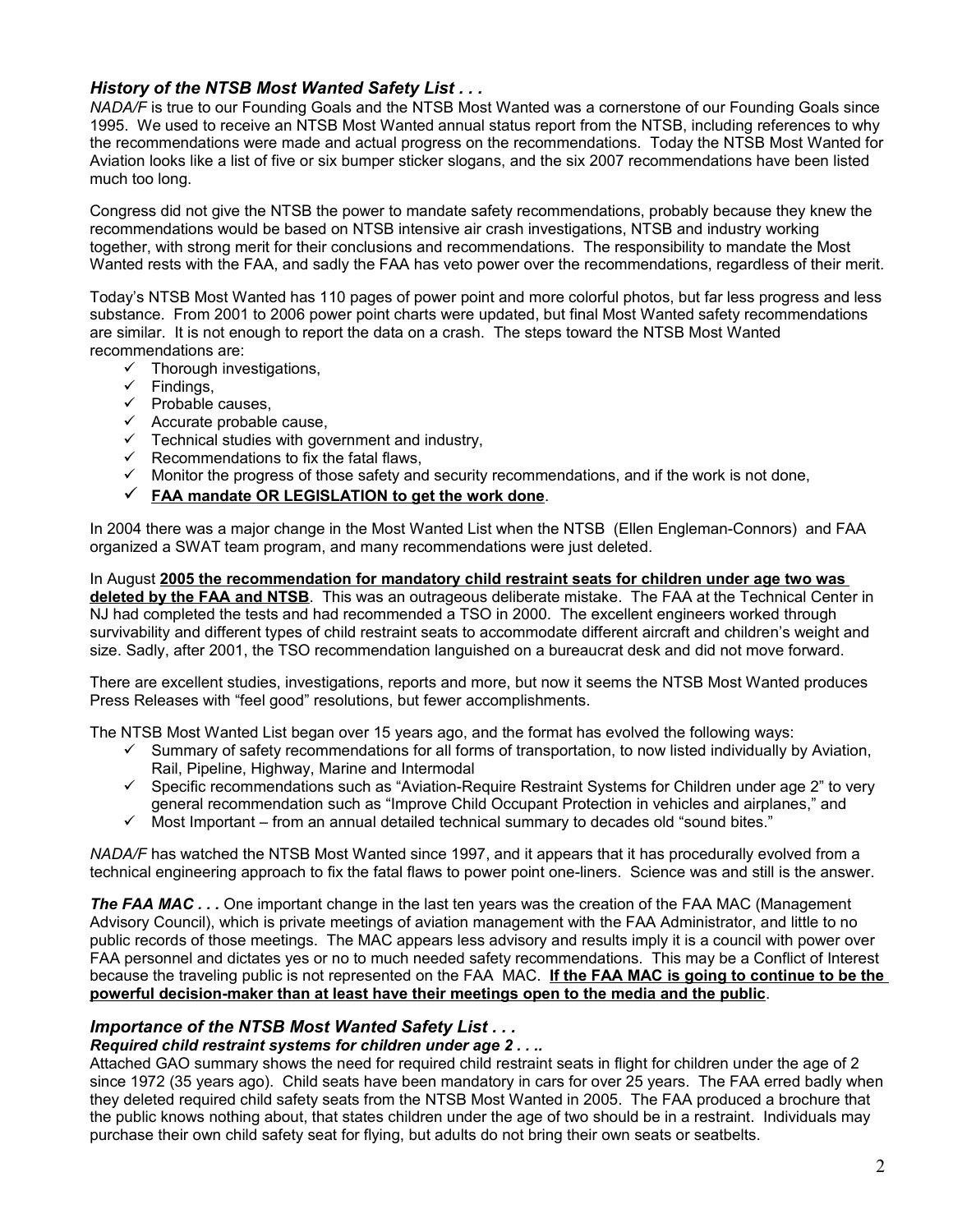### *May 1995 - FAA produced a Report to Congress on Child Restraint Systems . . .*

*Major Flaw in the Report . . .* For 12 years the FAA refers to one flawed conclusion in this report. The FAA states that if the airlines require that people purchase a seat for a child under the age of two that people will drive because it is less expensive. This is not true. People purchase airline seats for their children over the age of two. Airlines today also offer the infant ½ price reserved seats. With record airline capacity vacant seats are not there, and a lap baby can become a flying missile with turbulence or if a pilot needs to take an evasive maneuver.

*MOST Important Fact . . .* Babies died because they did not have the safety of a required child restraint seat. A baby on a commercial flight should never be less safe than the coffee pot! Our *NADA/F* members will meet you and other decision-makers to move this forward.

**PLEASE. We need Congress to mandate Required Child Restraint devices for all children on commercial aircraft. This is mandatory on military flights and the traveling public deserves this same level of safety.** 

### *The SIX NTSB Aviation "Most Wanted" for 2007 . . .*

*1. Reduce Dangers in Icing Conditions . . .* What has been done since AAEagle 4184, Halloween 1994? The Circuit City corporate crash February 2005 was another wake-up call that we need more than promises to "study freezing rain and large water droplets."

2. Eliminate Flammable Fuel/Air Vapor in Fuel Tanks . . . There are documents from over 25 years ago recognizing the need to prevent these disasters. Attached is a two page summary of *NADA/F* work to promote inerting, known technology to eliminate fuel tank explosions such as TWA 800. Inerting is lowering the oxygen content with nitrogen to prevent explosions. *NADA/F* was a member organization of the second FTIHWG (Fuel Tank Inerting Harmonization Working Group) in year 2000, and the only organization to Dissent. We stated that it was not "too expensive" to fix, and the excellent staff at the FAA technical center in New Jersey, working with Boeing, developed light weight affordable inerting technology in 2003, yet it is still not in commercial aircraft.

Recent conversations with Boeing encouraged me that Boeing will have inerting in all commercial aircraft coming off the assembly line, but perhaps not until 2008 or later. The NTSB and FAA have a responsibility and legal authority to mandate inerting sooner rather than later. NTSB Most Wanted shows this yellow and progressing slowly – 11 years after TWA 800 and still no inerting is too slow.

#### **The NTSB has built a very nice museum around the TWA 800 wreckage, however, I will tell you this, more than a museum, family members want to know that known technology is in aircraft and at work today to ensure that another fuel tank explosion does not occur**.

*3. Stop Runway Incursions/Ground Collisions of Aircraft . . .* The worst aviation disaster in the U.S. in 2006 was Delta/Comair 5191 crash, a result of unsafe runway conditions that had been ignored, an under-staffed air traffic control tower and other factors that could have prevented this deadly awful crash.

At the *NADA/F* Annual Meeting February 2007 our members agreed that the understaffing and fatigue in the air traffic control towers today is a most serious threat to aviation safety today.

**Congress now needs to mandate Public Hearings for all commercial, air cargo and jet aircraft disasters in the U.S. The NTSB is not even having a Public Hearing for the Delta/Comair 5191 crash, the worst aviation disaster in 2006. The NTSB "meetings" where government people read industry reports are looking more like a lecture than a true investigative report. Family members want the truth and a Public Hearing is a much needed time for questions, answers and testimony under oath. Since the NTSB has abandoned Public Hearings we ask Congress to mandate Public Hearings.** 

*4. Improve Audio and Data Recorders - the "Black Box". . ..* NTSB recommendations for upgraded flight data and voice recorders have been delayed by the FAA for decades. The flight data and voice recorders are the most important tools in air crash investigation. Yes we need expanded parameters, expanded recording time, periodic inspections and more. It is cost effective and good science for the government to mandate the best technology to do the job. In the event of an air disaster people may suspect a terrorist attack, and we will need quick answers.

**We request that Congress respond with legislation mandating dual flight data and voice recorders, including a deployable recorder in the rear to better insure that the "Black Box" survives and have a rapid response for the cause of the disaster. Military has had deployable recorders for years, and the**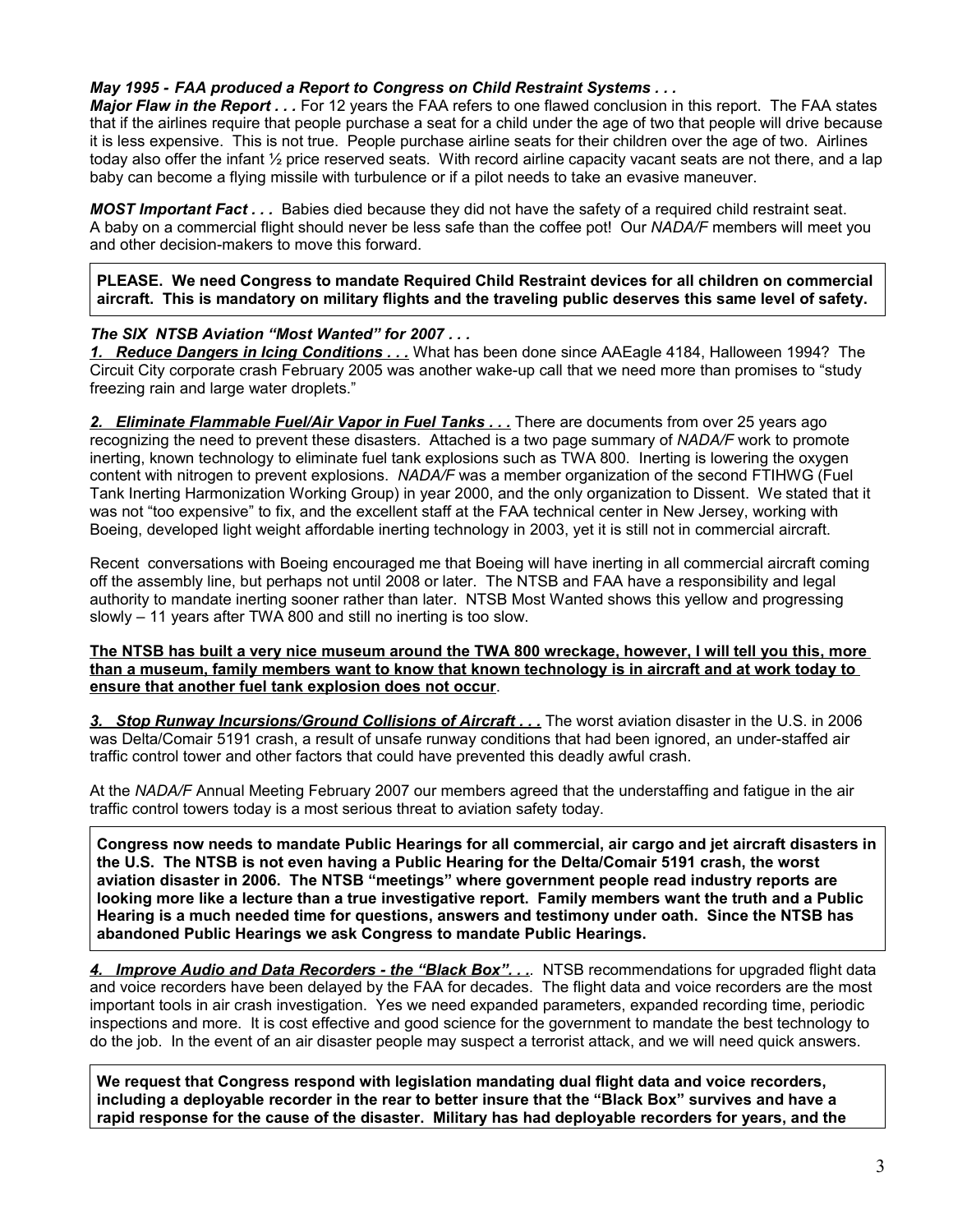#### **government, the public, and investigators will benefit from having state-of-the-art "Black Box" equipment.**

*5. Human Fatigue . . .* The work/rest rules are worse than ever--lost with huge cuts in pay, benefits and lost pensions. American 1420 in Little Rock AR, 8 years ago, June 1, 1999 was the result of a 14.5 hour work day.

*6. Crew Resource Management . . .*Recommends more crew training, which has also been greatly reduced.

#### *Recommendations from air crash family members . . .*

**The FAA responds faster to legislative recommendations**, and the time has come for legislation on some of these issues. As shown above, we are asking Congress to mandate:

- **Required Child Restraint Seats for children under the age of two**, and
- **Updated Flight Recorders dual data and voice recorders, with a deployable recorder in the rear**.

#### *Money, how to pay for recommendations . . .*

**Stop the diversion of transportation funds.** Passenger Tickets include many taxes and fees, and government can mandate 100% of those funds should be used for aviation safety and security.

Stop any diversion of the Aviation Trust Fund (from the 7.5% domestic airline ticket tax) to general funds for the Iraq War. 9/11 was the worst aviation disaster in history and we should honor the 3,000+ people who died by at least using Aviation Trust Fund for aviation safety and security, and not war in a foreign land. Do not automatically approve higher PFC's (Passenger Facility Charges) until you are assured the funds are going for aviation.

#### **Aviation is public transportation, and everyone who works for the airlines must give their all.**.

Management is giving themselves outrageous bonuses, golden parachutes, sheltering their huge pensions and stock options, while airline employees have suffered terribly with cuts in pay and benefits, and loss of pensions. The industry is able to fund the recommendations above, but we need your help.

Congress should mandate that airline executive pension plans are part of their airline pension fund for all employees, and everyone is on equal footing to put the company first. Aviation is public transportation. The elitist management perks must end. Management takes the stock down and now gives themselves bonuses when it goes up. The money should be reinvested in the airline. Curb the generous stock options that dilute the value of the airline for all shareholders. This recommendation will produce hundreds of millions of dollars to benefit aviation.

NO cost. Pass full whistleblower protection laws to allow employees to report unsafe situations.

No Cost. Legislation to Require an Annual Safety Meeting with FAA, NTSB, and *NADA/F* members at the table to publicly review the NTSB Most Wanted list and progress of the recommendations. NTSB has asked family members for help, but hard to help when we are excluded from the process. Our members understand the complexity of the technical recommendations, and we all benefit from public participation.

Establish a timeline for the Annual Safety Meeting. Possibly require the NTSB to approve their Most Wanted List by May 1<sup>st</sup> of each year, or an annual date of their choice, followed by FAA response within 90 days, and the Annual Public Safety Meeting about August 1st each year, including FAA, NTSB, and *NADA/F*.

Thank you on behalf of our thousands of members worldwide for the opportunity to speak today and for holding Public Hearings. There are many serious issues to discuss, but our following requests reflect updating and improving the NTSB Most Wanted List process and accomplishments.

- **Safe flight for children under the age of two.**
- **Upgraded recorders.**
- $\checkmark$  Public Hearings to best pursue the truth.
- **Allocate aviation money to serve the industry and the airlines.**
- **Whistleblower protection.**
- **Require an Annual Safety Meeting with FAA, NTSB and** *NADA/F* **to ensure public participation in the on-going pursuit of aviation safety and security.**